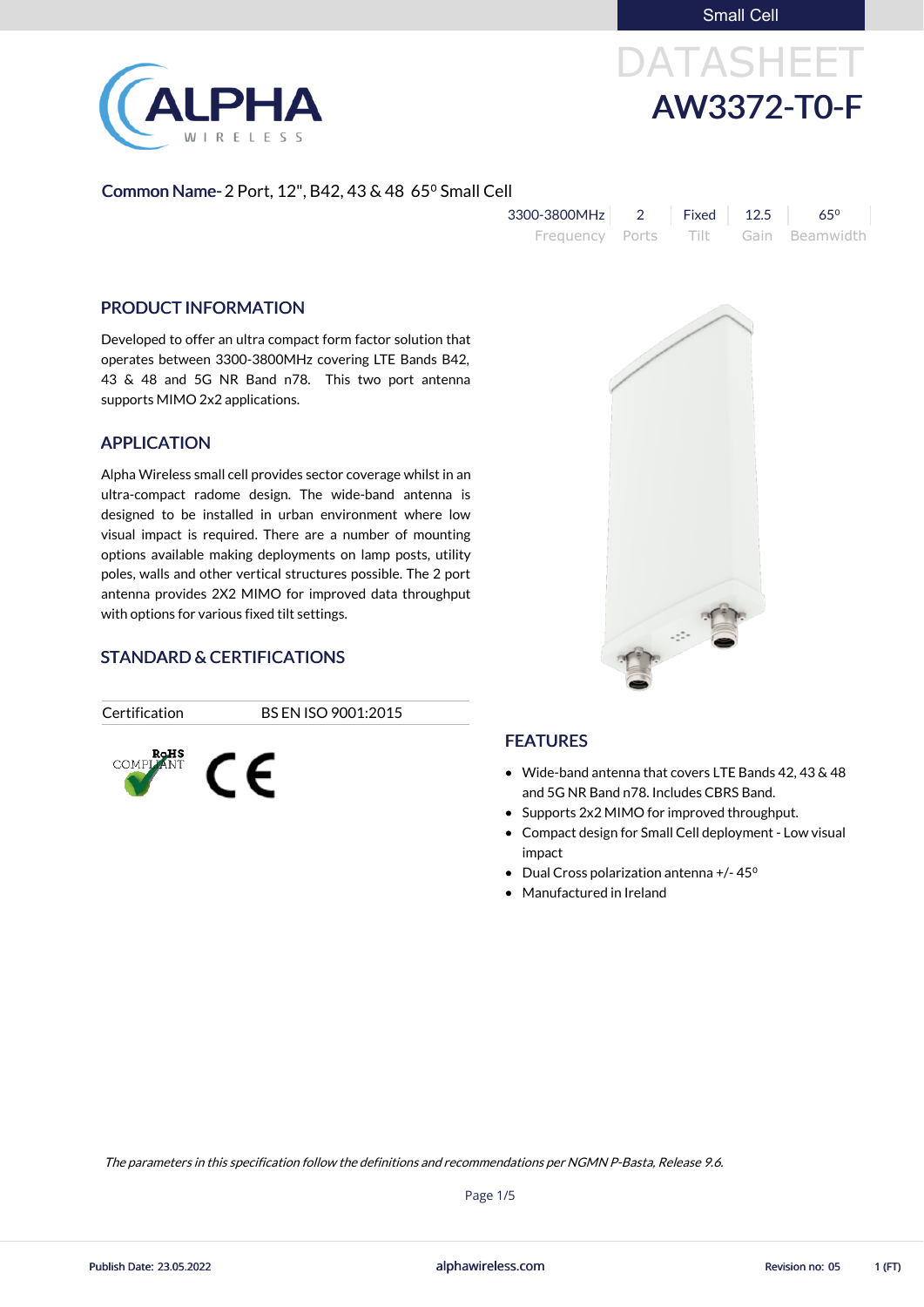

# AW3372-T0-F

#### TECHNICAL SPECIFICATION

| <b>Electrical Specifications</b>        |                                  |            |                     |  |
|-----------------------------------------|----------------------------------|------------|---------------------|--|
| <b>Frequency Range</b>                  |                                  | <b>MHz</b> | 3300 - 3800MHz      |  |
| Polarisation                            |                                  | Degree     | +/-45° Slant Linear |  |
| Gain<br>Basta                           |                                  | dBi        | $12.0 \pm 0.5$      |  |
|                                         | Max                              | dBi        | 12.5                |  |
| Azimuth Beamwidth                       |                                  | Degree     | $65^\circ$          |  |
| Azimuth Beam Squint                     |                                  | Degree<    | $3^{\circ}$         |  |
| <b>Elevation Beamwidth</b>              |                                  | Degree     | $22^{\circ}$        |  |
| <b>Electrical Downtilt</b>              |                                  | Degree     | TO <sup>o</sup>     |  |
| <b>Electrical Downtilt Deviation</b>    |                                  | Degree<    | $1^{\circ}$         |  |
| Impedance                               |                                  | Ohms       | 50                  |  |
| <b>VSWR</b>                             |                                  | $\prec$    | 1.5                 |  |
| <b>Return Loss</b>                      |                                  | dB         | 14                  |  |
| Isolation                               |                                  | dB         | 25                  |  |
| Front to Back Ratio: Total Power +/-30° |                                  | dB         | 28                  |  |
| Upper Sidelobe Suppression, Peak to 20° |                                  | dB         | 18                  |  |
| <b>Cross-Polar Discrimination</b>       |                                  | dB         | 16                  |  |
|                                         | Maximum Effective Power Per Port | W          | 50                  |  |

#### Representative Pattern Files





Azimuth **Elevation** 

For radiation pattern files, please login at www.alphawireless.com

alphawireless.com

Publish Date: 23.05.2022 **Revision no: 05** 1 (FT)

Page 2/5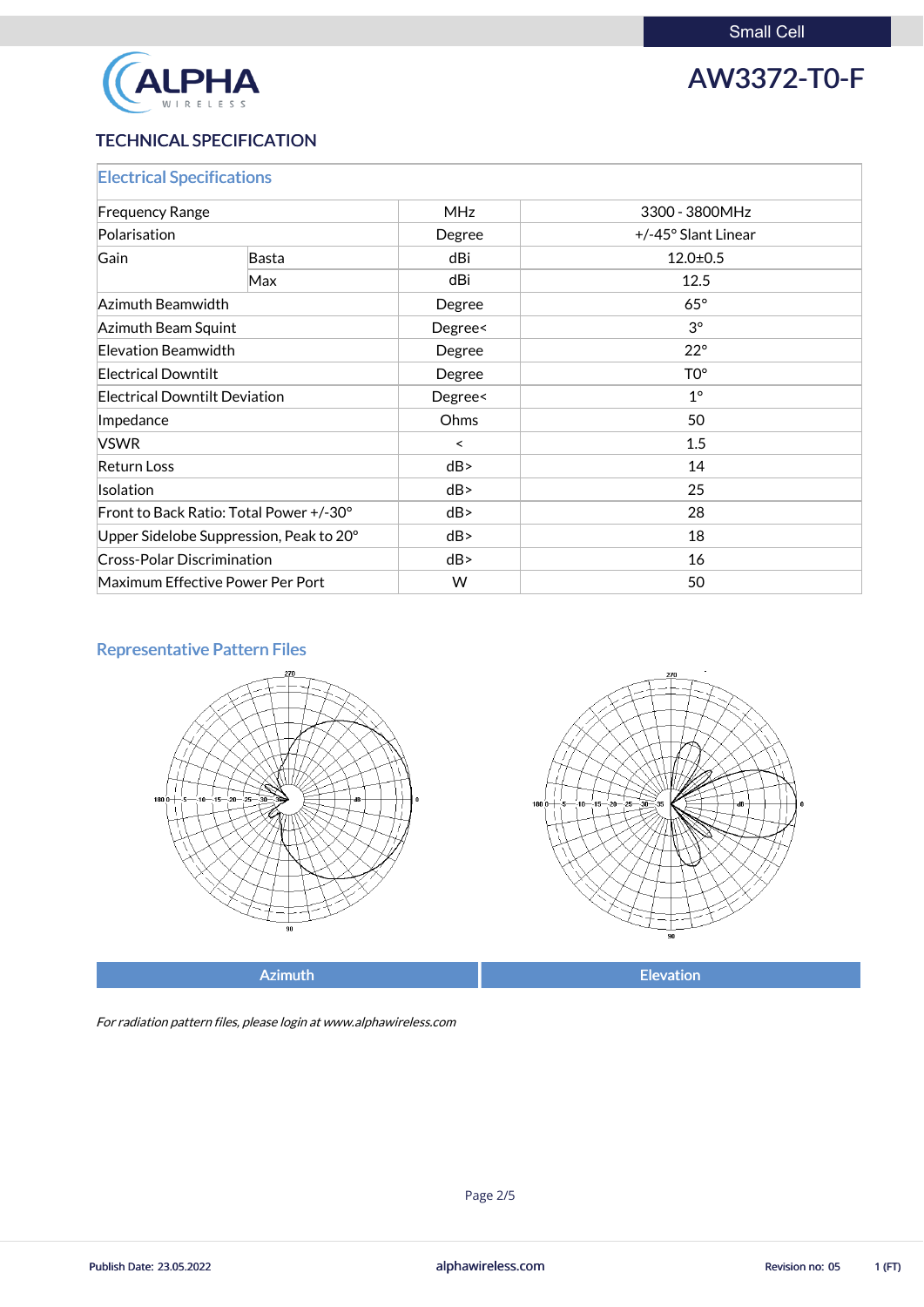

# AW3372-T0-F

### TECHNICAL SPECIFICATION

|  | <b>Mechanical Specifications</b> |  |
|--|----------------------------------|--|
|  |                                  |  |
|  |                                  |  |

| <b>Dimensions</b>                               | mm (in)                      | $303(11.9) \times 140(5.5) \times 35(1.3)$ - (L x W x H) |
|-------------------------------------------------|------------------------------|----------------------------------------------------------|
| Packing Size (LxWxD)                            | $mm$ (in)                    | $400(15.7) \times 160(6.2) \times 50(1.9)$               |
| Net Weight (antenna)                            | kg (lb)                      | 0.9(2)                                                   |
| <b>Shipping Weight</b>                          | kg (lb)                      | 1.2(2.6)                                                 |
| Connector Type (Female)                         |                              | $4.3 - 10$                                               |
| Connector Quantity                              |                              | 2                                                        |
| <b>Connector Position</b>                       |                              | <b>Bottom</b>                                            |
| Windload Frontal (at Rated Wind Speed: 150km/h) | N(lbf)                       | 60(14)                                                   |
| Windload Lateral (at Rated Wind Speed: 150km/h) | $N$ (lbf)                    | 20(5)                                                    |
| Survival Wind Speed                             | $km/h$ (mph)                 | 200(125)                                                 |
| Radome Material                                 |                              | <b>UV-Stabilised PVC</b>                                 |
| Radome Colour                                   | <b>RAL</b>                   | 7035 (light grey)                                        |
| <b>Product Compliance Environmental</b>         |                              | <b>RoHS</b>                                              |
| Lightning Protection                            |                              | <b>DC Grounded</b>                                       |
| Cold Temperature Survival                       | $^{\circ}$ C ( $^{\circ}$ F) | $-40(-40)$                                               |
| Hot Temperature Survival                        | $^{\circ}$ C ( $^{\circ}$ F) | 70 (158)                                                 |

### Array Layout and RET Information

|                | <b>Array</b> | <b>Frequency</b><br><b>MHz</b> | <b>Ports</b> |
|----------------|--------------|--------------------------------|--------------|
|                |              | $3300 - 3800$                  | $1 - 2$      |
|                |              |                                |              |
| P <sub>1</sub> |              |                                |              |
|                |              |                                |              |
|                |              | Note: Coloured box sizes do    |              |



1 V

not represent antenna sizes.

alphawireless.com

Publish Date: 23.05.2022 **Revision no: 05** 1 (FT)

Page 3/5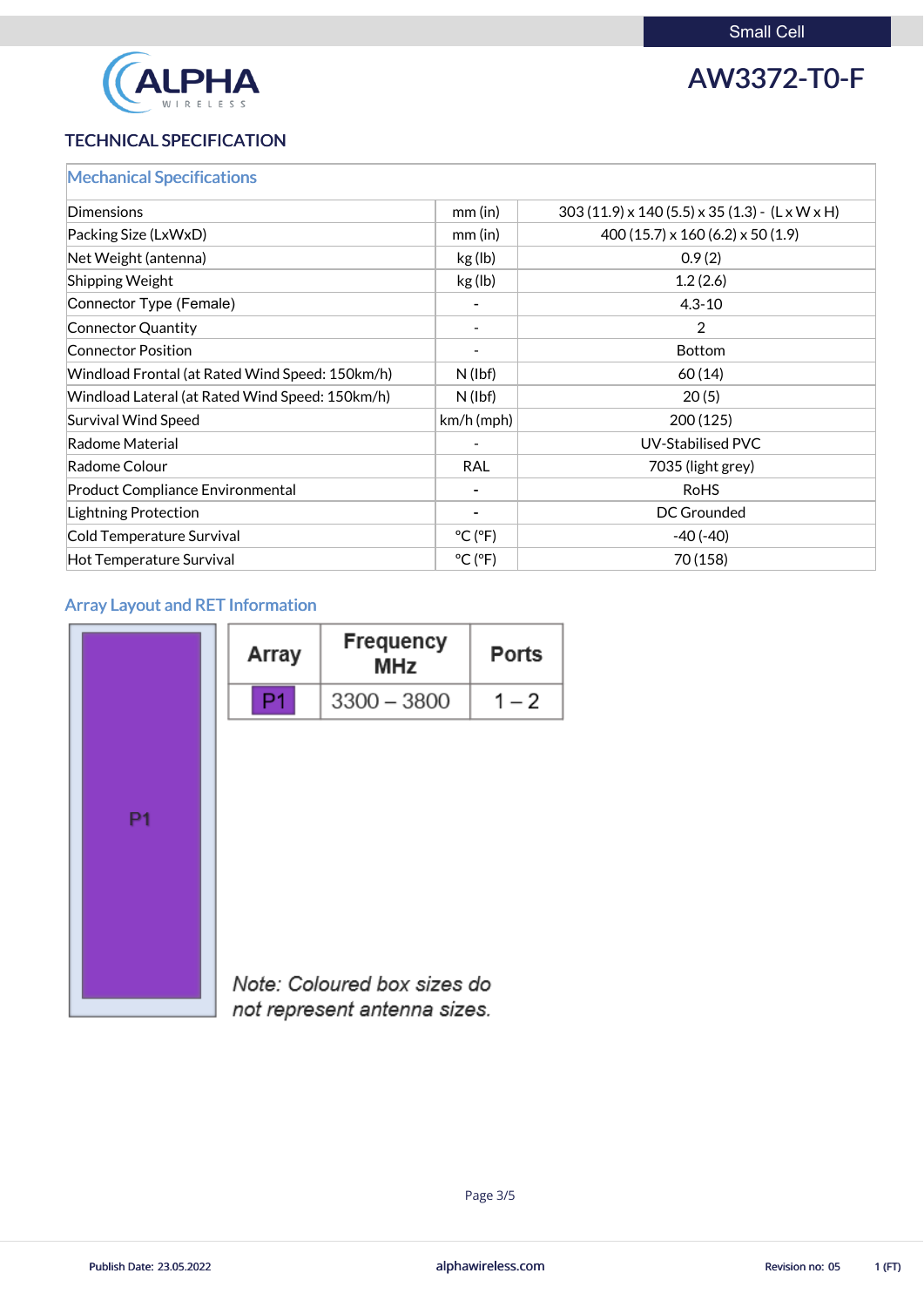Small Cell





#### All measurements are in mm (in)







Page 4/5